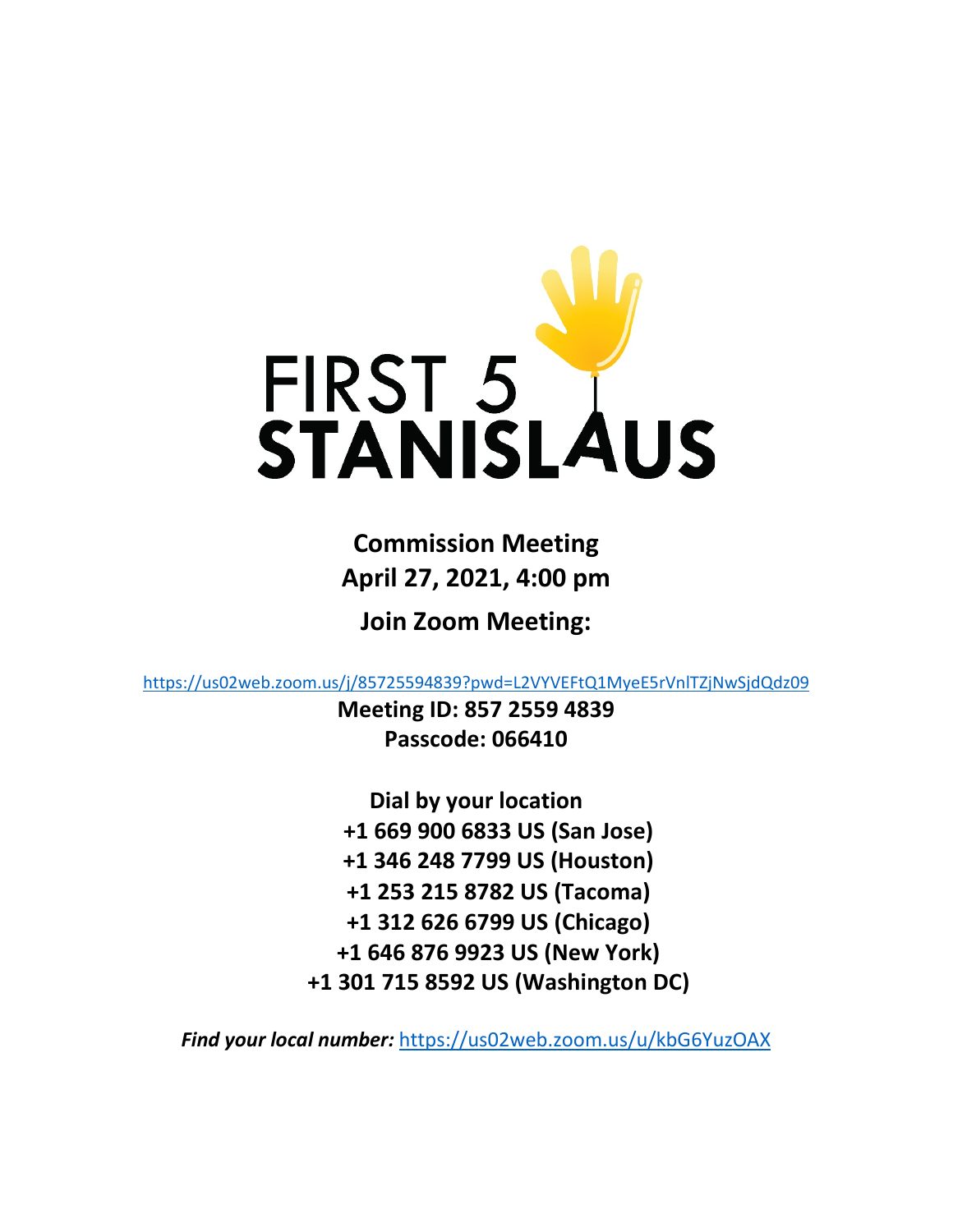

# *Commission Meeting Notice*



## *Tuesday, April 27, 2021, 4:00 PM Meeting to be conducted via Zoom (video and phone conference) for Commissioners and Public*

This meeting will be held in accordance with the Governor's Stay at Home Executive Order N-33-20 and will not include in person public attendance. Members of the public may observe the meeting and provide comments to the Board via email or telephone as described below. **Join Zoom Meeting:**

<https://us02web.zoom.us/j/85725594839?pwd=L2VYVEFtQ1MyeE5rVnlTZjNwSjdQdz09>

**Meeting ID:** 857 2559 4839 **Passcode:** 066410  **Dial by your location +1 669 900 6833 US (San Jose) +1 346 248 7799 US (Houston) +1 253 215 8782 US (Tacoma) +1 312 626 6799 US (Chicago) +1 646 876 9923 US (New York) +1 301 715 8592 US (Washington DC)**

#### **Find your local number:** <https://us02web.zoom.us/u/kbG6YuzOAX>

The Stanislaus County Children and Families Commission welcomes you to its meetings which are ordinarily held on the fourth Tuesday of most months. Your interest is encouraged and appreciated. The agenda is divided into multiple sections including:

**CONSENT CALENDAR:** These matters include routine financial and administrative actions. All items on the consent calendar will be voted on at the beginning of the meeting under the section titled "Consent Calendar." If you wish to have an item removed from the Consent Calendar, please make your request at the time the Commission Chairperson asks if any member of the public wishes to remove an item from consent.

**DISCUSSION ITEMS:** These items will be individually discussed with opportunity for public comment.

**PUBLIC HEARINGS:** These items are opportunities for individuals interested in the matter being addressed on the agenda item to present their views to the Commissioners. Any member of the audience desiring to address the Commission on a matter on the agenda, please utilize the "raise hand" function or state that you have a comment through the chat function on zoom to be acknowledged by the Chair during the meetings or submit your comments by email to [edwardsk@stancounty.com](mailto:edwardsk@stancounty.com) prior to the meeting. Those observing the meeting telephonically may speak up when the Chair asks if there are any comments. In order that interested parties have an opportunity to speak, any person addressing the Commission will be limited to a maximum of 5 minutes unless the Chairperson of the Commission grants a longer period of time.

**PUBLIC COMMENT PERIOD:** Public comment may be submitted in advance of the meeting via email to [edwardsk@stancounty.com](mailto:edwardsk@stancounty.com) or by mail to 930 15<sup>th</sup> St. Modesto Ca. 95354. Please indicate in your email the agenda item to which your comment applies. Please submit public comments as soon as possible so that they can be provided to the Commissioners before, and, as feasible, during the meeting. Any member of the audience desiring to address the Commission on a matter on the agenda, please utilize the "raise hand" function or state that you have a comment through the chat function on zoom to be acknowledged by the Chair during the meetings. If you have anything that you wish distributed to the Board and included for the official record,

#### **MEMBERS:**

**Vicki Bauman** School Representative

**Ignacio Cantu, Jr.** Chair Community Representative

> **Vito Chiesa** County Supervisor

**David Cooper** Vice Chair Community Representative

**Kathy Harwell** Community Services Agency

**Mary Ann Lilly-Tengowski** Health Services Agency

**Tony Lomeli** Community Representative

**Nelly Paredes-Walsborn, Ph.D.** Community Representative

**Julie Vaishampayan, M.D.** Public Health Officer

\*\*\*\*\*\*\*\*\*\*\*\*\*\*

**David T. Jones** Executive Director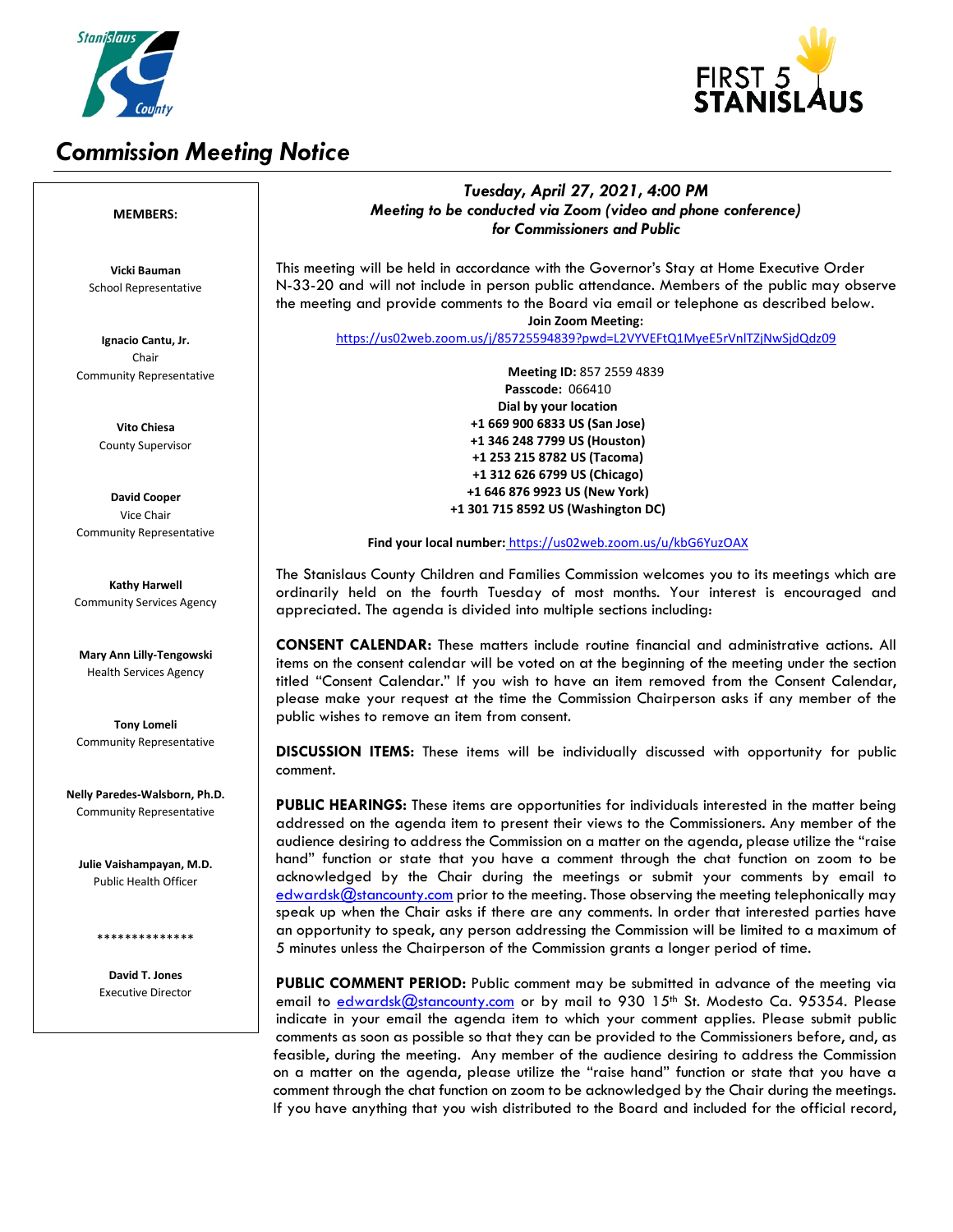please include it in your email. Comments that require a response may be deferred for staff reply.